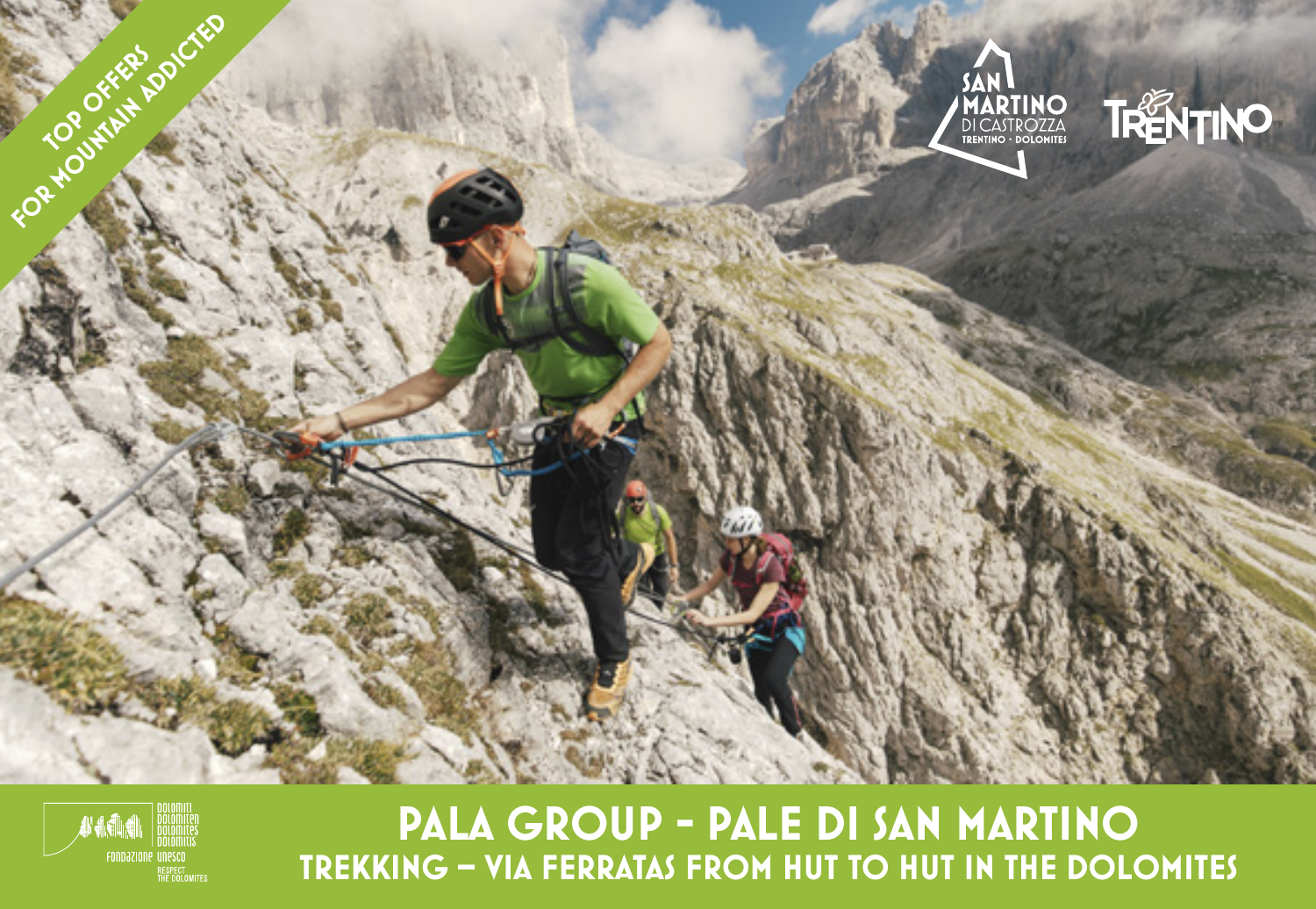

The **Pale di San Martino Plateau** in the Italian Alps of Trentino, in the heart of the

### **Natural Park Paneveggio Pale di San Martino:**

a lunar and mysterious landscape, fifty square kilometers of bare rock part of the widest Group of the Dolomites mountains,

### **Unesco World Heritage Site**.



- The first experience of Pale di San Martino Plateau
- 3 huts 4 days / 3 nights
- Ĵ. Level: EE
- A 4 days ring-tour trekking to reach each day another hut discovering different environments
- The rocky landscape of Pale di San Martino, Fradusta glacier, woods and pastures of Val Canali
- Plus: lift pass Colverde-Rosetta included

# **DOLOMITI PALARONDA TREK** FROM € 190,00

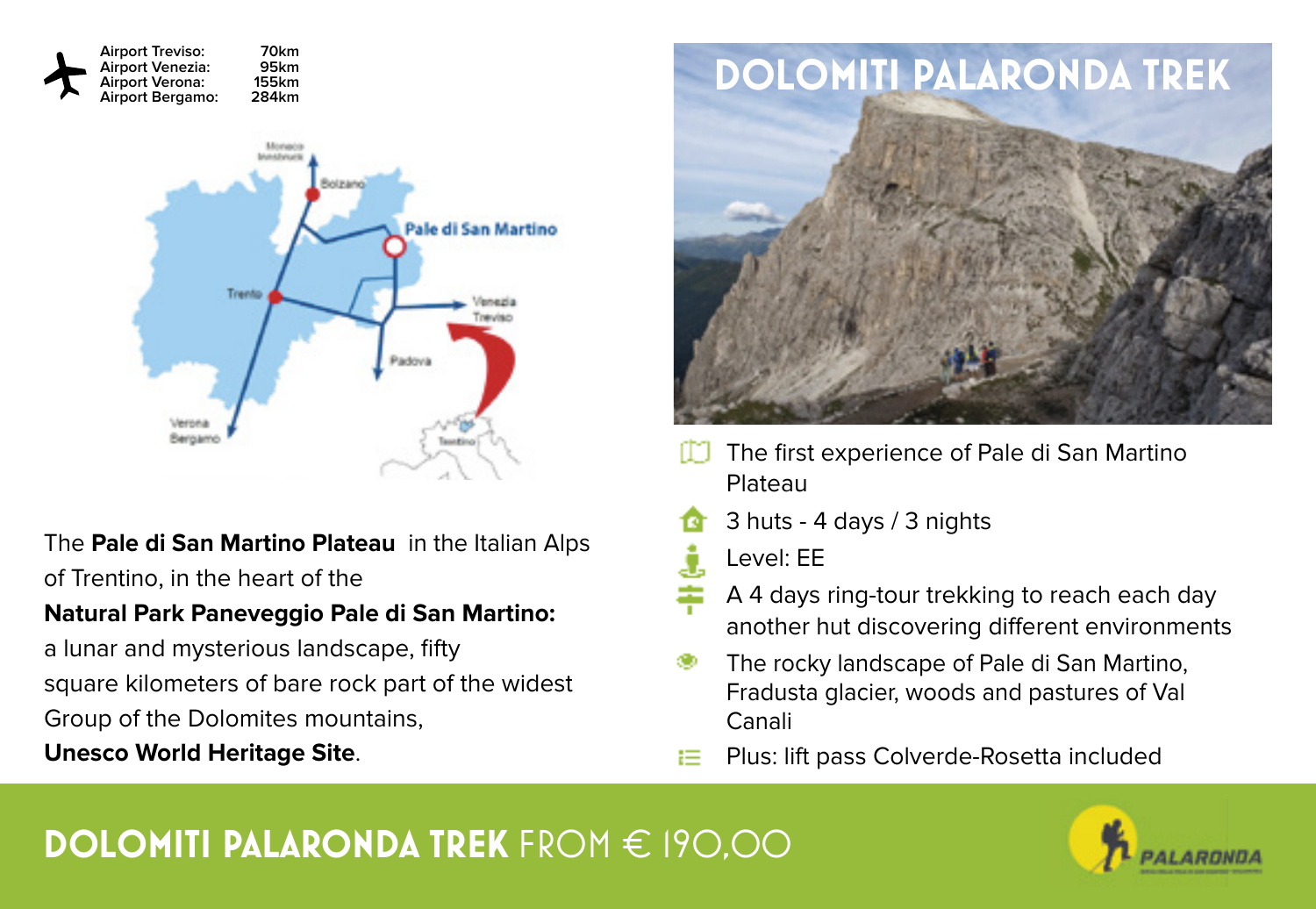

- The thrills of a self-guided tour through spectacular via ferratas
- 5 huts / 5 nights
	- Level: EEA
- The best via ferratas of the Dolomites, with different length and difficulty, according to your mountain experience and your time
- Plus: lift pass Colverde-Rosetta included



First time on a via ferrata? Are you a via ferrata expert but want to learn more about our Dolomites way of life? Choose the package with private Alpine Guide!

From € 1.330,00 (5 nights / 6 days)

According to your holiday time, further possibilities of package: 2 / 3 / 7 nights.

Check all the details of Ferrata offers and watch the amazing video.



## **DOLOMITI PALARONDA FERRATA CLASSIC** FROM € 300,00